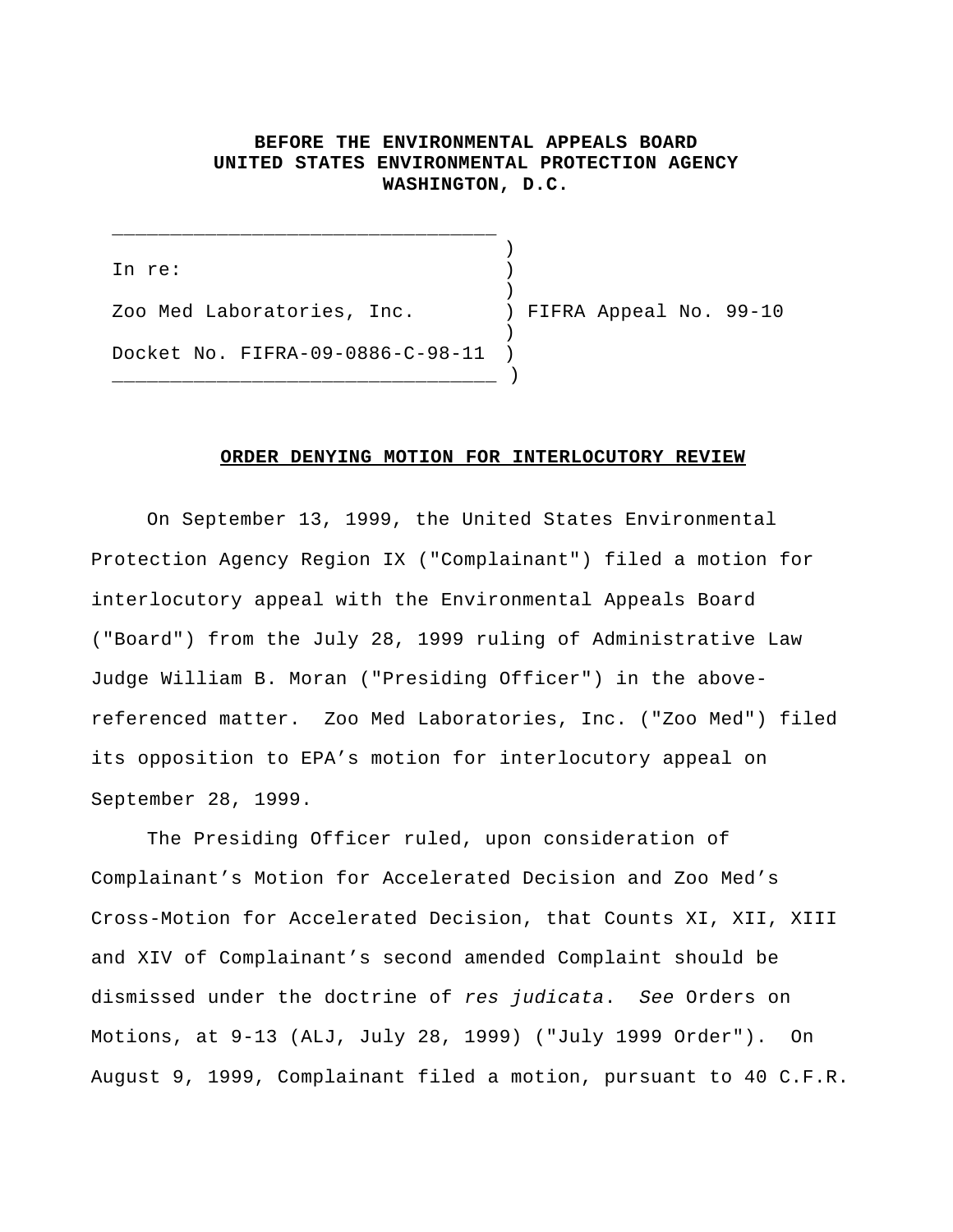§ 22.29(a), seeking "Certification of Interlocutory Appeal" from the Presiding Officer's July 1999 Order. Zoo Med filed its Opposition to Complainant's Motion on August 24, 1999. On August 27, 1999, the Presiding Officer denied Complainant's motion and ruled that an immediate appeal would not materially advance the ultimate termination of the proceeding. *See* Order Denying Complainant's Motion for Interlocutory Appeal, at 3 (ALJ, Aug. 27, 1999) ("August 1999 Order").

Because certification was denied by the Presiding Officer, Complainant seeks review of the July 1999 Order and August 1999 Order under 40 C.F.R. § 22.29(c). Pursuant to 40 C.F.R. § 22.29(c), when the Presiding Officer declines to certify an order or ruling for review, interlocutory appeal will be granted by the Board only "in exceptional circumstances," and where the Board determines "that to delay review would be contrary to the public interest." *Id.*; *In re Microban Prods. Co.*, FIFRA Appeal No. 99-1, at 2 (EAB, May 10, 1999) (Order Denying Motion for Interlocutory Review). Complainant has asserted that the Board should take review now because the issue on appeal is one of first impression and concerns an important issue of law and policy.

In this case, Complainant filed a complaint against Zoo Med involving fifteen counts under the Federal Insecticide, Fungicide and Rodenticide Act ("FIFRA"), 7 U.S.C. § 136 *et seq.* As

2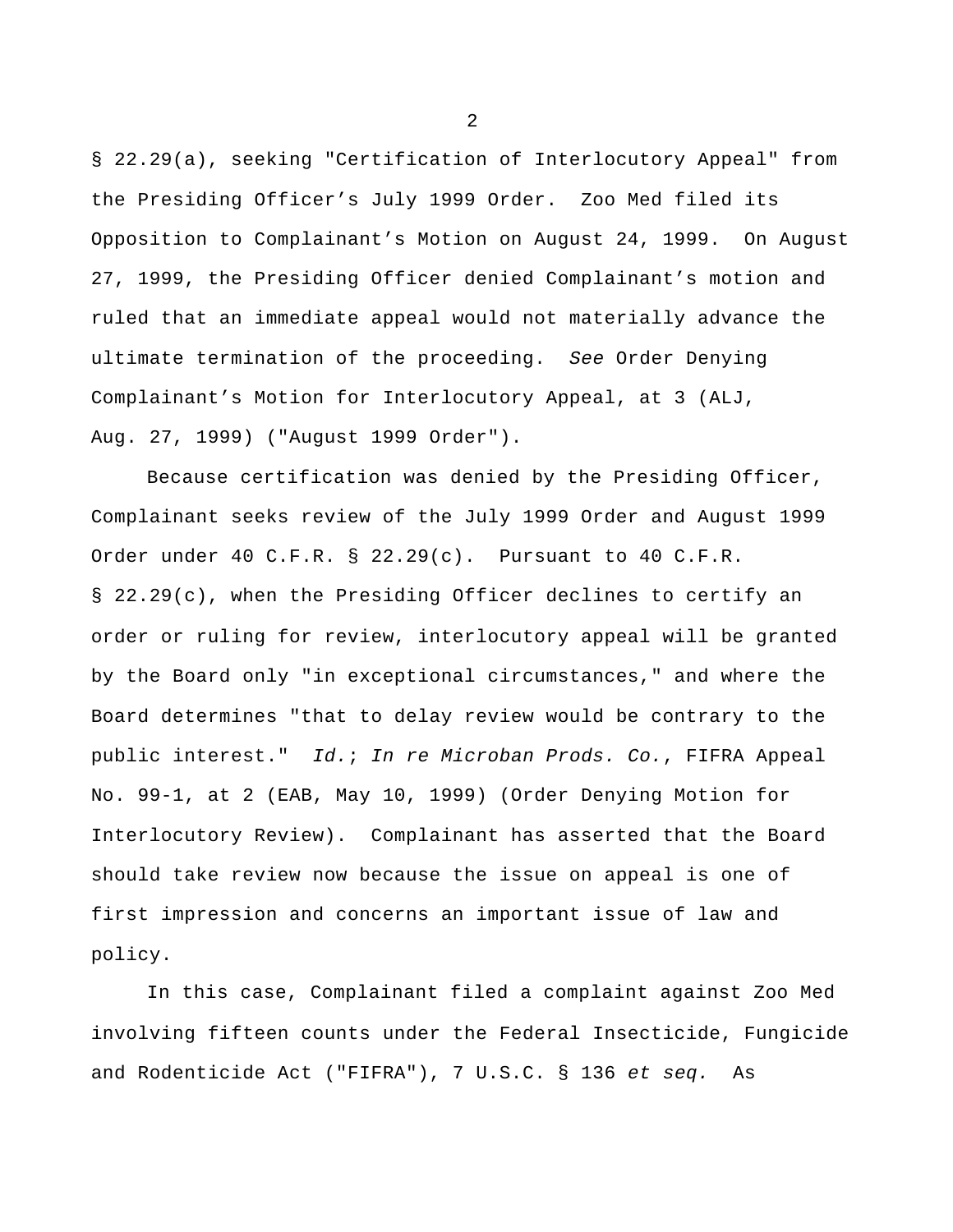reflected in Complainant's second amended Complaint, Complainant alleged twelve sales of unregistered pesticides, two sales of adulterated pesticides, and one failure to register a facility as a pesticide-producing facility. *See* July 1999 Order, at 1. Of the fifteen counts, four (Counts XI, XII, XIII, and XIV) involve the sale of unregistered pesticides at pet supply stores in New York. *Id.* at 3-4. In his July 1999 Order, the Presiding Officer dismissed Counts XI - XIV, "under the doctrine of *res judicata* by virtue of the FIFRA statutory provisions discussed above, and the cooperative agreement between EPA and the State of New York which emanated from those provisions." *Id.* at 13.

Complainant now seeks review of the issue of whether Sections 23, 26 and 27 of FIFRA, and a cooperative agreement between Complainant and the New York Department of Environmental Conservation ("NYDEC") for fiscal year 1997 can serve as the legal basis for the dismissal of Counts XI - XIV of the second amended Complaint. *See* Memorandum in Support of Complainant's Motion for Interlocutory Review, at 4 (Sept. 13, 1999) ("Complainant's Motion"). Complainant's showing of extraordinary circumstances relies primarily on the contention that an additional hearing would be required if the Board were to deny review now and the Presiding Officer's preliminary decision were reversed in a subsequent appeal to the Board. *See* Complainant's Motion, at 16. Zoo Med contends that no additional hearing would

3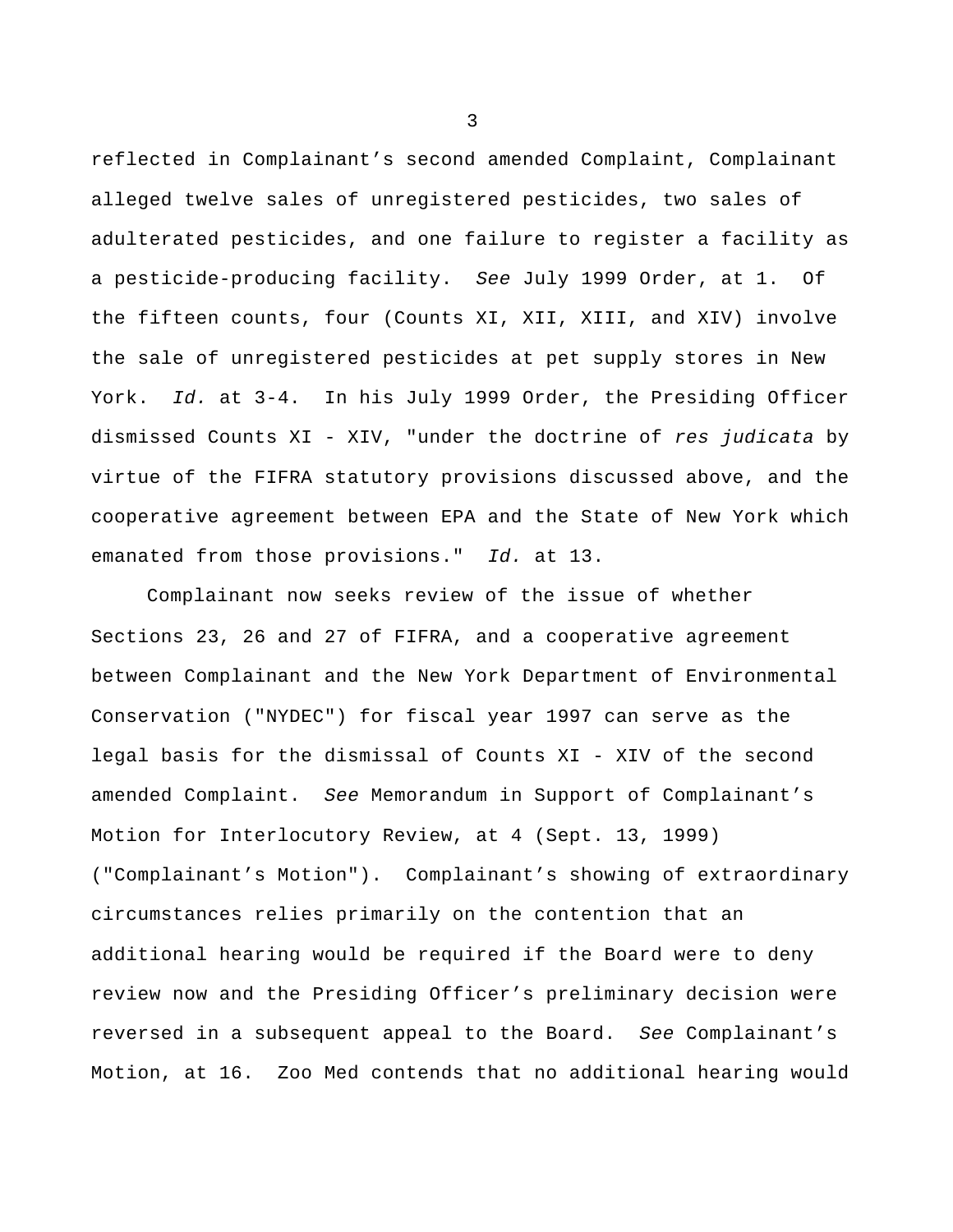be required because the record on appeal, if any, would be adequate for the Board to address the issue dispositively. Motion in Opposition to Complainant's Motion, at 7 (Sept. 28, 1999) ("Motion in Opposition").

We are not persuaded that exceptional circumstances, as contemplated by 40 C.F.R. § 22.29(c), exist here. First, as the Presiding Officer observed, Zoo Med, while arguing against liability on *res judicata* grounds, has not denied the allegations in the complaint underlying these Counts. Thus, if we were to later set aside the Presiding Officer's *res judicata* ruling, it does not appear that a hearing would be necessary to determine Zoo Med's liability. *See* July 1999 Order, at 2-3; August 1999 Order, at 2.

The Presiding Officer further concluded, and we agree, that the Board generally possesses the authority to assess an appropriate penalty on appeal, "without the necessity for remand." *See* August 1999 Order, at 2, citing *In re Roger Antkiewicz & Pest Elimination Prods. of America, Inc.*, FIFRA Appeal Nos. 97-11 & 97-12, slip op. at 27, 8 E.A.D. \_\_ (EAB, March 26, 1999) (Presiding Officer's dismissal of a Count reversed, and appropriate penalty applied by the Board). Here, Zoo Med has expressed the intent to "present evidence concerning its distribution in New York of the products that are at issue and the penalty paid by Zoo Med to the NYDEC" in challenging the

4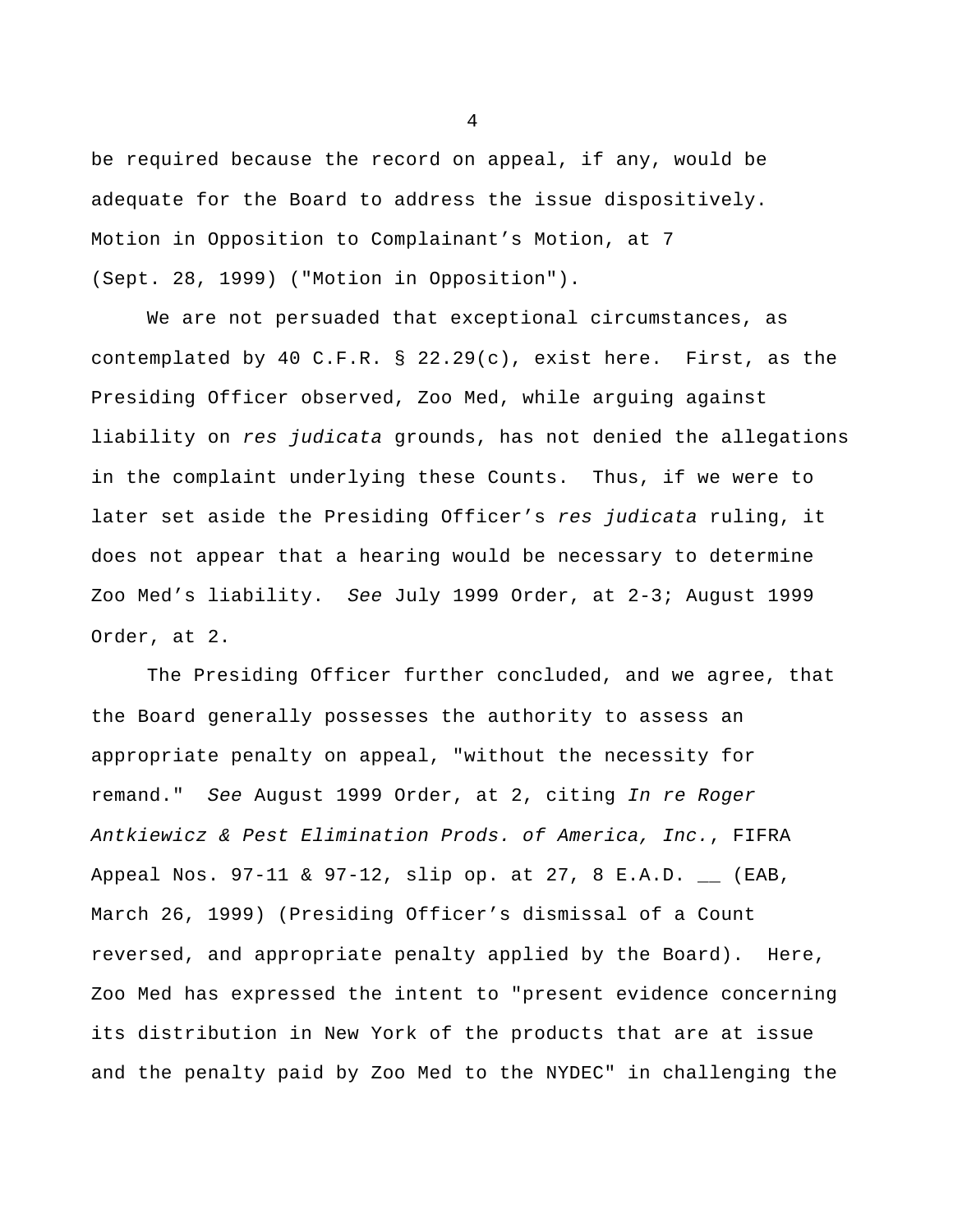penalty assessments for the Counts that were not dismissed. *See* Motion in Opposition at 7. Given this scenario, it appears that an ample record will exist to not only establish liability, but also to determine an appropriate penalty for the dismissed Counts should the Board review the Presiding Officer's July 1999 Order on appeal.

In sum, the Board is not convinced that exceptional circumstances exist to grant Complainant's request for interlocutory review. Complainant's Motion for Interlocutory Appeal is therefore denied. This order does not, nor should it be construed to, rule on the merits of the Presiding Officer's July 1999 Order.

So ordered.

Dated: 11/23/99 ENVIRONMENTAL APPEALS BOARD

 $By:$  /s/ Scott C. Fulton Environmental Appeals Judge